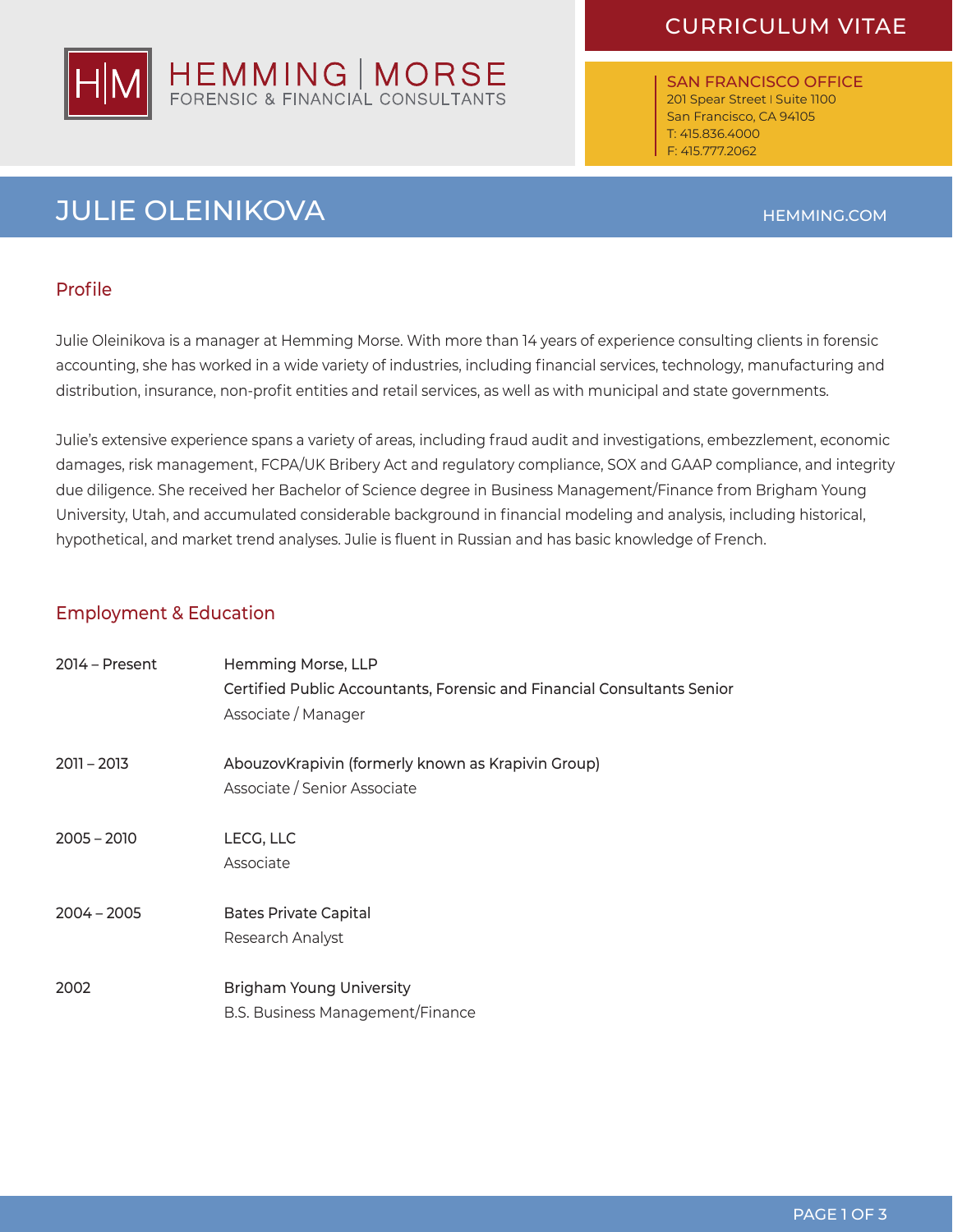# HEMMING | MORSE<br>FORENSIC & FINANCIAL CONSULTANTS

# CURRICULUM VITAE

SAN FRANCISCO OFFICE 201 Spear Street | Suite 1100 San Francisco, CA 94105 T: 415.836.4000 F: 415.777.2062

# **JULIE OLEINIKOVA HEMMING.COM**

## Professional & Service Affiliations

- Certified Fraud Examiner
- Anti-Fraud Alliance
- California Society of Certified Public Accountants

### Selected Experience

- For the Riverside District Attorney's office, investigated flow of funds related to the allegations of corruption and bribery payments to a California public official by local area developers. Ultimately, our analysis assisted a Grand Jury indictment.
- Investigated misappropriation of assets by the operators of a non-profit entity that was funded by our client. Analyzed financial records and relevant documentation to calculated damages owed to client.
- Investigated the origination and destination of funds traveling amongst a series of international entities involved in commodities trading. Assisted counsel in gathering and processing relevant financial and legal documentation. Analyzed commodity transactions by tracing related funds through multiple bank accounts.
- For the IRS, provided historical financial and profitability analysis of a multinational corporation charged with underreporting of foreign affiliate royalties that resulted in underpayment of US income taxes.
- Association of Certified Fraud Examiners
- Bar Association of San Francisco
- Assisted an accounting expert in evaluating the consistency of disclosures with US GAAP made by a multinational internet-based retailer regarding transfer of intangible property to a commonly owned entity and costs associated with the transfer.
- Participated in a forensic investigation to identify and track investment flow for a foreign group of companies.
- Performed detailed analysis of accounting records for a non-profit organization relating to loan obligations.
- Assisted in internal fraud investigation in connection with siphoned assets scheme perpetrated by one of the owners of a large electronics manufacturer. Structured evidence to facilitate client's separation from an unreliable partner.
- Conducted ERP system and email traffic analysis for a large European software company in an internal embezzlement investigation. Identified specific actions taken by the client's employee to appropriate \$2 mil.